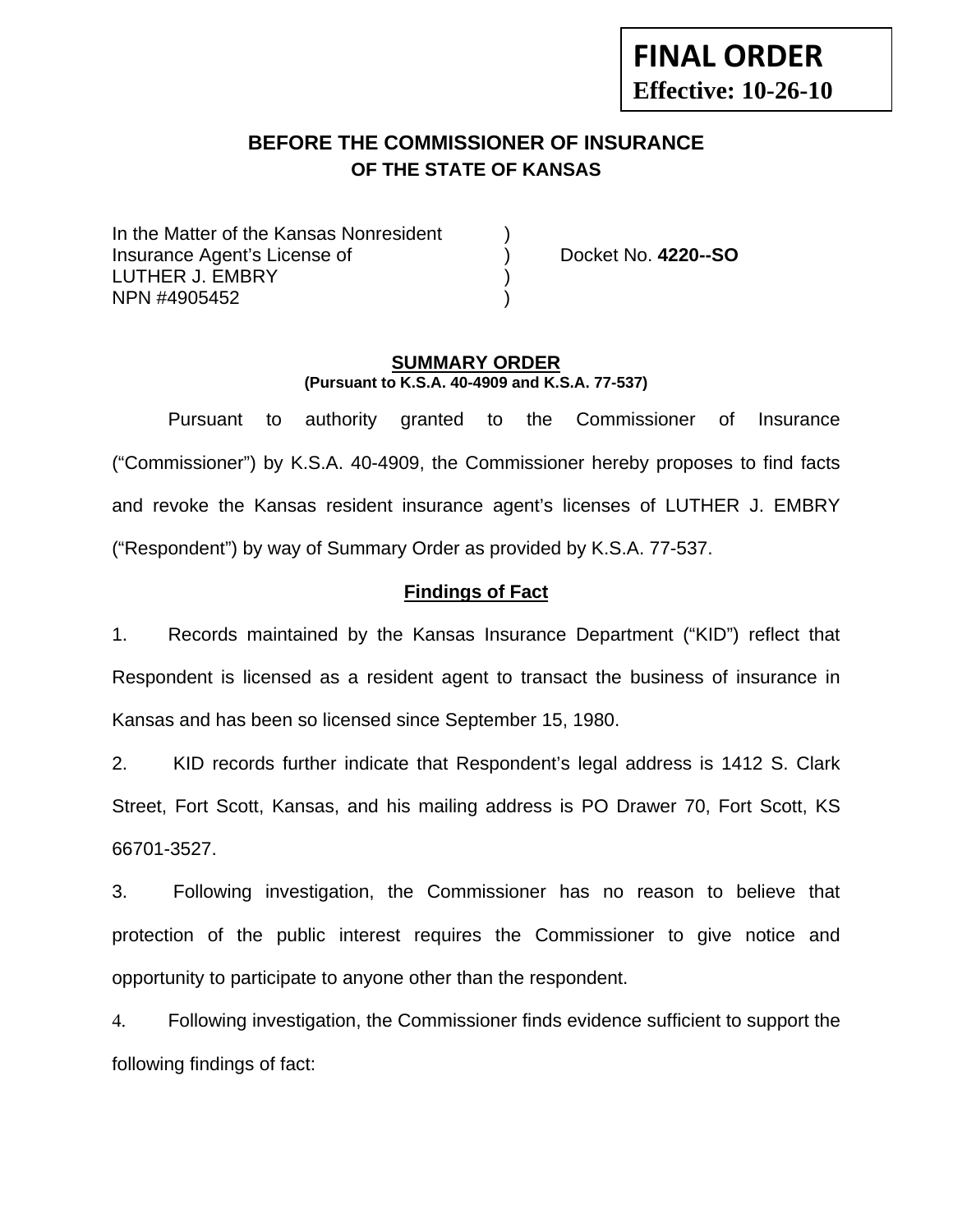5. While affiliated with H and H Agency, Fort Scott, Kansas, Respondent sold Bremen Farmer's Mutual homeowner's policy number | and inception date August 1, 2007, to consumer K.J.Y.

6. An annual premium of \$351.00 was paid to the agency and forwarded to Bremen Farmer's Mutual by agency check.

7. When the policy was issued, additional premium of \$74.00 was due, and that was paid by the agency.

8. The policy was set up as "agency bill" because Respondent did not submit a "direct bill supplemental app form" despite repeated requests from the company.

9. The consumer requested but did not receive a copy of the policy.

10. On August 1, 2008, the policy was cancelled for nonpayment of premium, and the agency received notice dated September 10, 2008.

11. An agency check dated August 29, 2008, for the premium due was returned to the agency on or about September 2, 2008, with a memo stating that coverage would be resumed if the check was submitted with a statement of no loss by September 9, 2008.

12. Respondent did not obtain the statement and resubmit the check.

13. Respondent failed to take any other action to get the policy reinstated.

14. Subsequently, in 2009 and 2010, Respondent and an employee of the agency receipted premium payments from the consumer despite the fact that no policy was in force.

2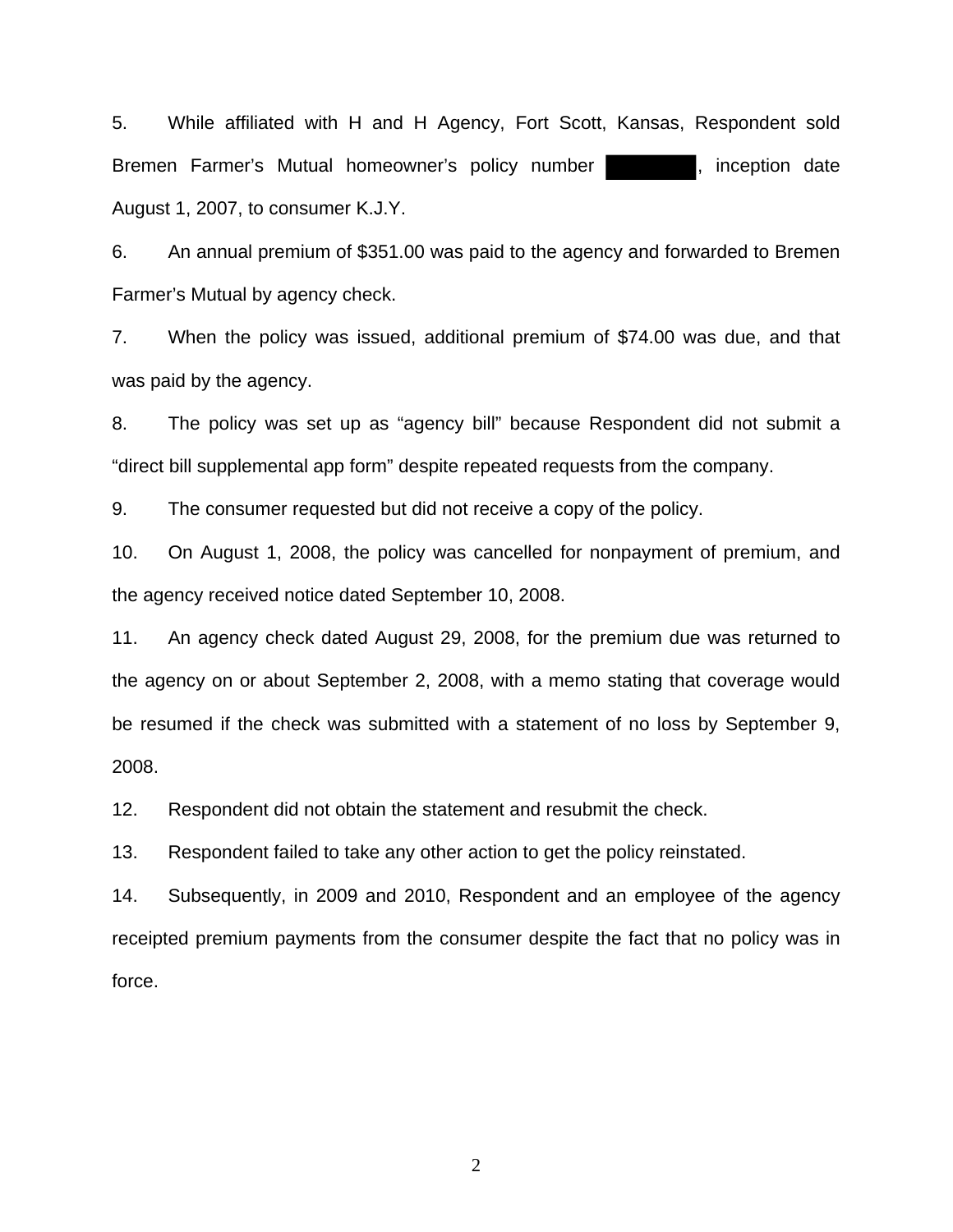15. KID received a complaint from the consumer, and by letter of June 15, 2010, a KID consumer assistance representative forwarded a copy of the complaint to Respondent and requested a written response.

16. The KID representative followed up with telephone calls on July 6, 7, and 9, and also faxed an additional copy of the complaint on July 7, 2010.

17. Although Respondent orally promised an immediate response, he did not respond to the substance of the complaint and did not provide a written response to the consumer assistance representative.

18. By letter of August 27, 2010, counsel for KID stated the foregoing facts and asked Respondent to reply if he disputed the facts.

19. By letter of September 10, 2010, Respondent replied that he did not personally

keep the consumer's premium payments, that the consumer's payments of \$84.00,

\$84.50, and \$84.50 remained in the company safe, and that he admitted he failed to

"get the policy re-written in a timely basis."

#### **Applicable Law**

20. K.S.A. 40-4909(a) provides, in relevant part:

"The commissioner may deny, suspend, revoke or refuse renewal of any license issued under this act if the commissioner finds that the applicant or license holder has. . .(2) Violated: (A) Any provision of chapter 40 of the Kansas Statutes Annotated, and amendments thereto, or any rule and regulation promulgated thereunder; . . . (4) Improperly withheld, misappropriated or converted any moneys or properties received in the course of doing insurance business. . . . (8) Used any fraudulent, coercive, or dishonest practice, or demonstrated any incompetence, untrustworthiness, or financial irresponsibility in the conduct of business in this state or elsewhere. . . ." K.S.A. 40-4909(a).

21. "If any person . . . fails to respond to any proper inquiry of the commissioner, the commissioner, after notice and opportunity for hearing, may impose a civil penalty of up to \$1,000, for each violation or act, along with an additional penalty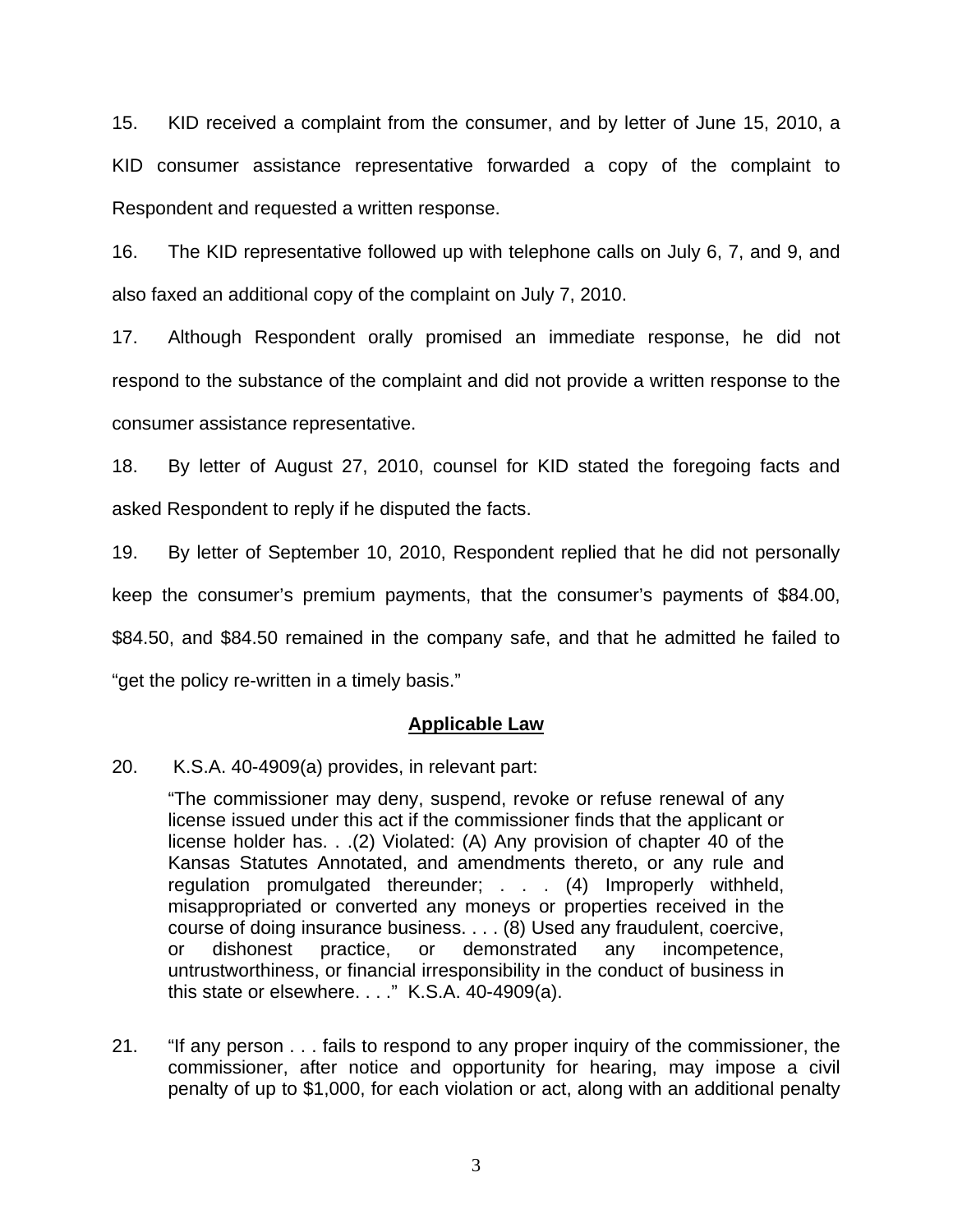of up to \$500 for each week thereafter that such report or other information is not provided to the commissioner." K.S.A. 40-2,125.

22. In addition, the Commissioner may revoke any license issued under the Insurance Agents Licensing Act if the Commissioner finds that the interests of the insurer or the insurable interests of the public are not properly served under such license. K.S.A. 40-4909(b).

#### **Conclusions of Law**

23. The Commissioner has jurisdiction over Respondent as well as the subject matter of this proceeding, and such proceeding is held in the public interest.

24. The Commissioner finds, based on the facts contained in paragraph 11, that Respondent has improperly withheld, misappropriated or converted moneys received in the course of doing insurance business.

25. The Commissioner finds, based on the facts contained in paragraphs 5 through 14 above, that Respondent has used fraudulent, coercive, or dishonest practices and/or demonstrated incompetence, untrustworthiness or financial irresponsibility in the conduct of business.

26. Further, Respondent failed to respond to a proper inquiry from the Commissioner's representative despite repeated contacts from the representative, in violation of K.S.A. 40-2,125.

27. Based on the foregoing findings, the Commissioner concludes that sufficient grounds exist for the revocation of Respondent's insurance agent's license pursuant to K.S.A. 40-4909(a).

4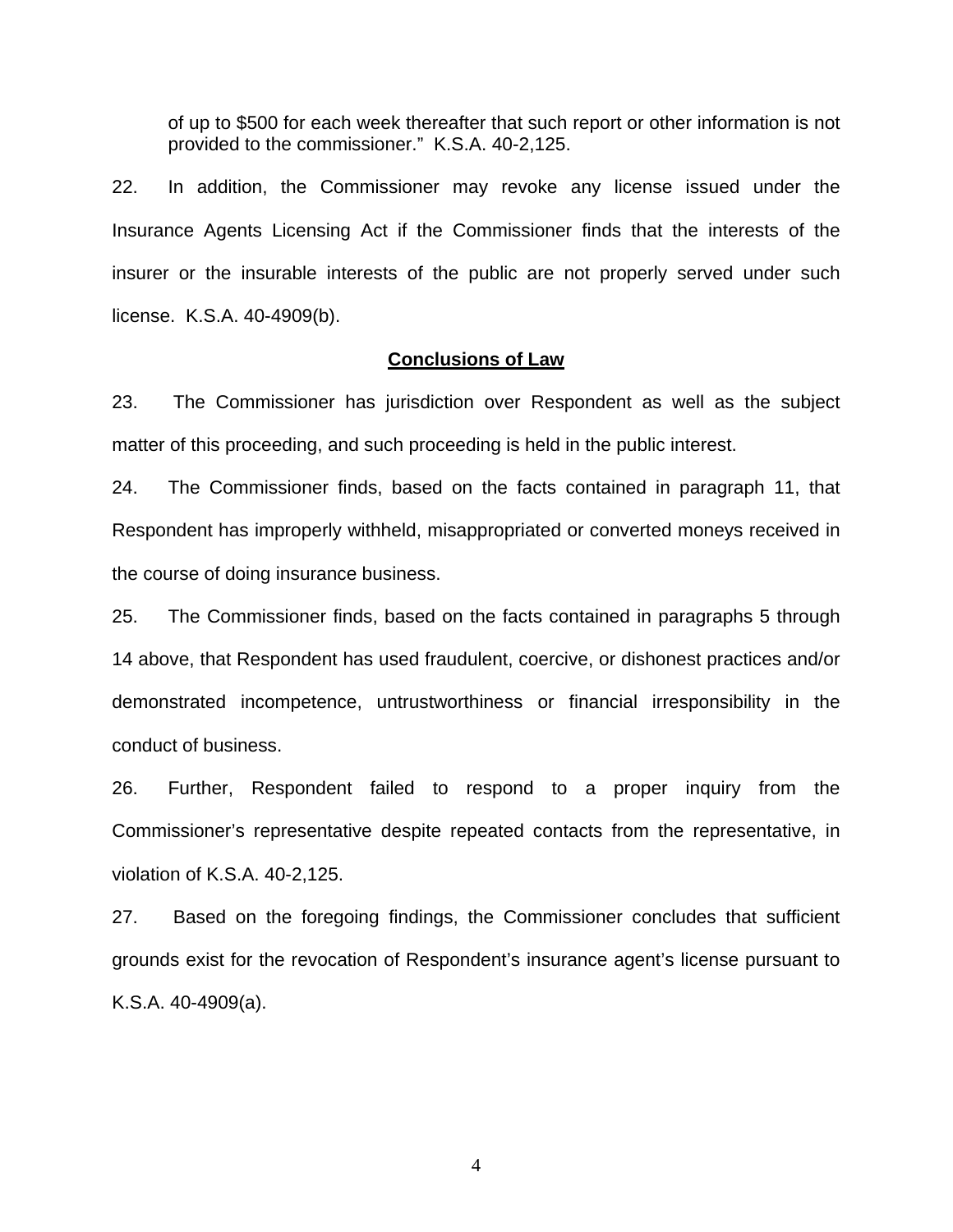28. The Commissioner further concludes Respondent's license may be revoked pursuant to K.S.A. 40-4909(b) because the license is not properly serving the interests of the insurer and the insurable interests of the public.

29. Based on the facts and circumstances set forth herein, it appears that the use of summary proceedings in this matter is appropriate, in accordance with the provisions set forth in K.S.A. 77-537(a), in that the use of summary proceedings does not violate any provision of the law, the protection of the public interest does not require the KID to give notice and opportunity to participate to persons other than Respondents, and after investigation, KID believes in good faith that the allegations will be supported to the applicable standard of proof.

 **IT IS THEREFORE ORDERED BY THE COMMISSIONER OF INSURANCE THAT** the Kansas resident insurance agent's license of **LUTHER J. EMBRY** is hereby **REVOKED. It is further ordered,** that **LUTHER J. EMBRY** shall **CEASE and DESIST** from the sale, solicitation, or negotiation of insurance and/or receiving compensation deriving from the sale, solicitation, or negotiation of insurance conducted on and after the effective date of this order.

5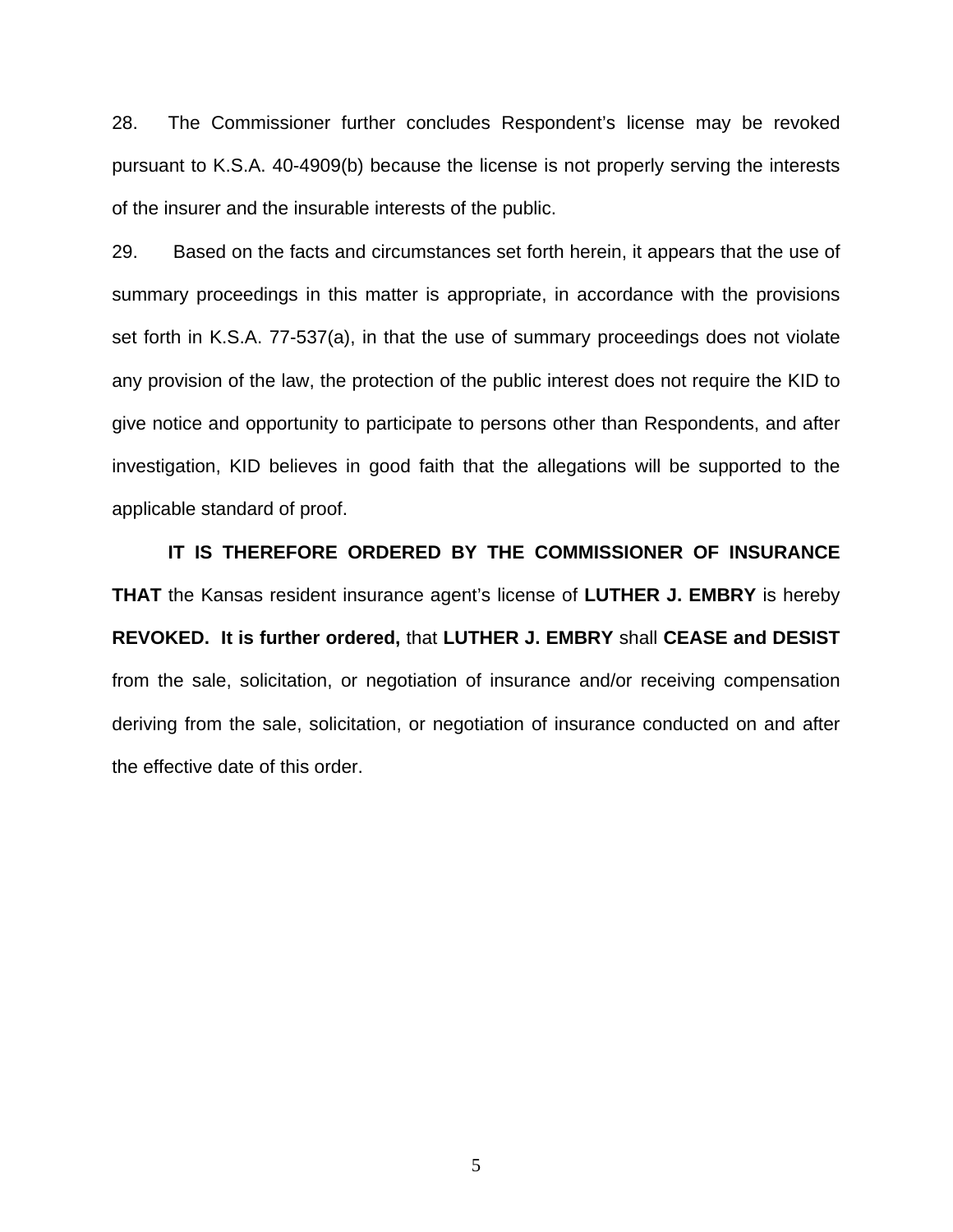## **IT IS SO ORDERED THIS \_\_4th\_\_\_ DAY OF OCTOBER, 2010, IN THE CITY OF TOPEKA, COUNTY OF SHAWNEE, STATE OF KANSAS.**



/s/ Sandy Praeger Sandy Praeger Commissioner of Insurance

 \_/s/ John W. Campbell\_\_\_\_\_\_\_\_\_\_\_\_\_ John W. Campbell General Counsel

## **NOTICE OF RIGHTS TO HEARING AND REVIEW**

**Within fifteen (15) days of the date of service of this Summary Order, Respondent** may submit a written request for a hearing pursuant to K.S.A. 77-537 and K.S.A. 77-542. Any request for a hearing should be addressed to the following:

 John W. Campbell, General Counsel Kansas Insurance Department 420 S.W.  $9<sup>th</sup>$  Street Topeka, Kansas 66612

If a hearing is requested, the Kansas Insurance Department will serve notice of the time and place of the hearing and information on procedures, right of representation, and other rights of parties relating to the conduct of the hearing.

**If a hearing is not requested in the time and manner stated above, this Summary Order shall become effective as a Final Order upon the expiration of time for requesting a hearing.** In the event Respondent files a Petition for Judicial Review, pursuant to K.S.A. 77-613(e), the agency officer to be served on behalf of the Kansas Insurance Department is

 John W. Campbell, General Counsel Kansas Insurance Department 420 S.W. 9<sup>th</sup> Street Topeka, Kansas 66612